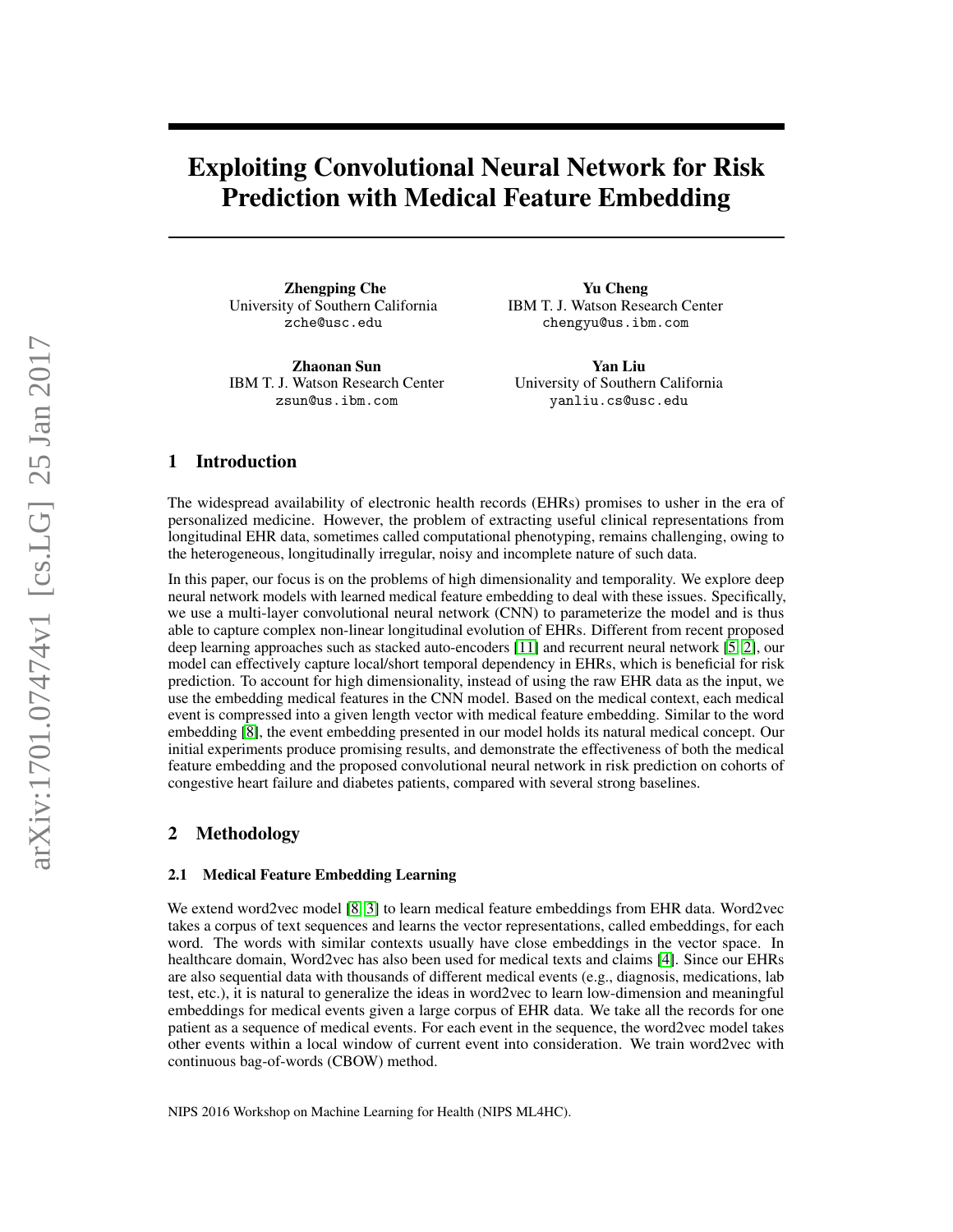

<span id="page-1-0"></span>Figure 1: Convolutional neural network prediction model (with filters of size 2 and 3).

### 2.2 CNN Risk Prediction Model

Convolutional neural network (CNN) is one type of neural network models which is good at capturing local structure and has moderate model size. A variaity of CNN models are shown to be effective in handling images [\[7\]](#page-4-6), sequential data [\[6\]](#page-4-7), and recently on medical lab tests [\[9\]](#page-4-8). In risk prediction tasks on EHR data of diagnoses and medications, the temporal structures and local dependencies across features also provide lots of useful information. In order to effectively learn these useful characteristics from EHR data and make better predictions, we use a CNN with one-dimensional convolutional operation over the temporal dimension. The input to our CNN model is the EHR records of patient p, which is represented as a temporal embedding matrix  $X_p \in \mathbb{R}^{T_p \times D}$ , where  $T_p$ , which is usually different among the patients, is the number of medical events in patient p's record, and D is the learned embedding dimension. Each row  $x_i \in \mathbb{R}^D, i = 1, \ldots, T_p$  in  $X_p$  is the embedding vector of ith event of that patient. Noticing that no spatial or temporal relationship inherently exists along the embedding dimension in the EHR matrix, we apply convolutional operation not over embedding dimension but only over the temporal dimension. Assume that the CNN model has K convolutional filters of size F, we will have K different vector outputs of length  $T_p - F + 1$ . A filter of size 2 captures pairwise temporal dependency, while a filter of larger size might capture longer temporal dependency. That said, using a combination of filters with different lengths benefits capturing dependencies in multiple levels and thus improves the prediction, which is validated in our experiments. After convolutional step, we apply a max-pooling operation along the temporal dimensions to keep the most important features across the time. This temporal pooling produces output vector of length  $K$  and moreover converts the inputs with different temporal lengths into a fixed length vector inherently. Finally a fully connected softmax layer is used to get the prediction. An illustration of the proposed CNN prediction model is shown in Figure [1.](#page-1-0) Our convolutional network model is similar to the basic model shown in [\[1\]](#page-4-9) but with multiple scale filters. Furthermore, the input to our model is temporal embedding matrix of events instead of raw event matrix. We can also jointly fine-tune a task-specific embedding matrix together with training the CNN model, or use both fixed and fine-tuned embedding together as input matrix.

## 3 Experiments

#### 3.1 Experimental Setup

#### 3.1.1 Medical Feature Embedding

We applied medical feature embedding learning method described in Section [2.1](#page-0-0) from a private EHR dataset. This dataset contains 218680 patients and 14969489 observations of 14690 unique medical events, which are ICD-9 diagnosis and medications. We only compute the embeddings for 8627 events that show at least 5 times in this dataset. We set the local window size to be 20 for each event, which means at most 40 events nearby are considered to be the neighbors of that event. We set the embedding dimension is 200 in all the following experiments, if not mentioned explicitly. Our medical feature embedding model is implemented based on python Gensim [\[10\]](#page-4-10) package.

## 3.1.2 Risk Prediction

We apply the convolutional neural network and the learned embeddings to predict two important diagnoses, diabetes and congestive heart failure, as two binary classification tasks separately. We take the same private EHR dataset used in medical embedding learning, but only a small portion of patients in the dataset have the target diagnoses. In order to handle this class imbalance issue and compare all methods robustly, we respectively extract subsets for these two diagnosis. First, all patients with the target diagnosis are selected to build the case group. We take both the ICD-9 diagnoses and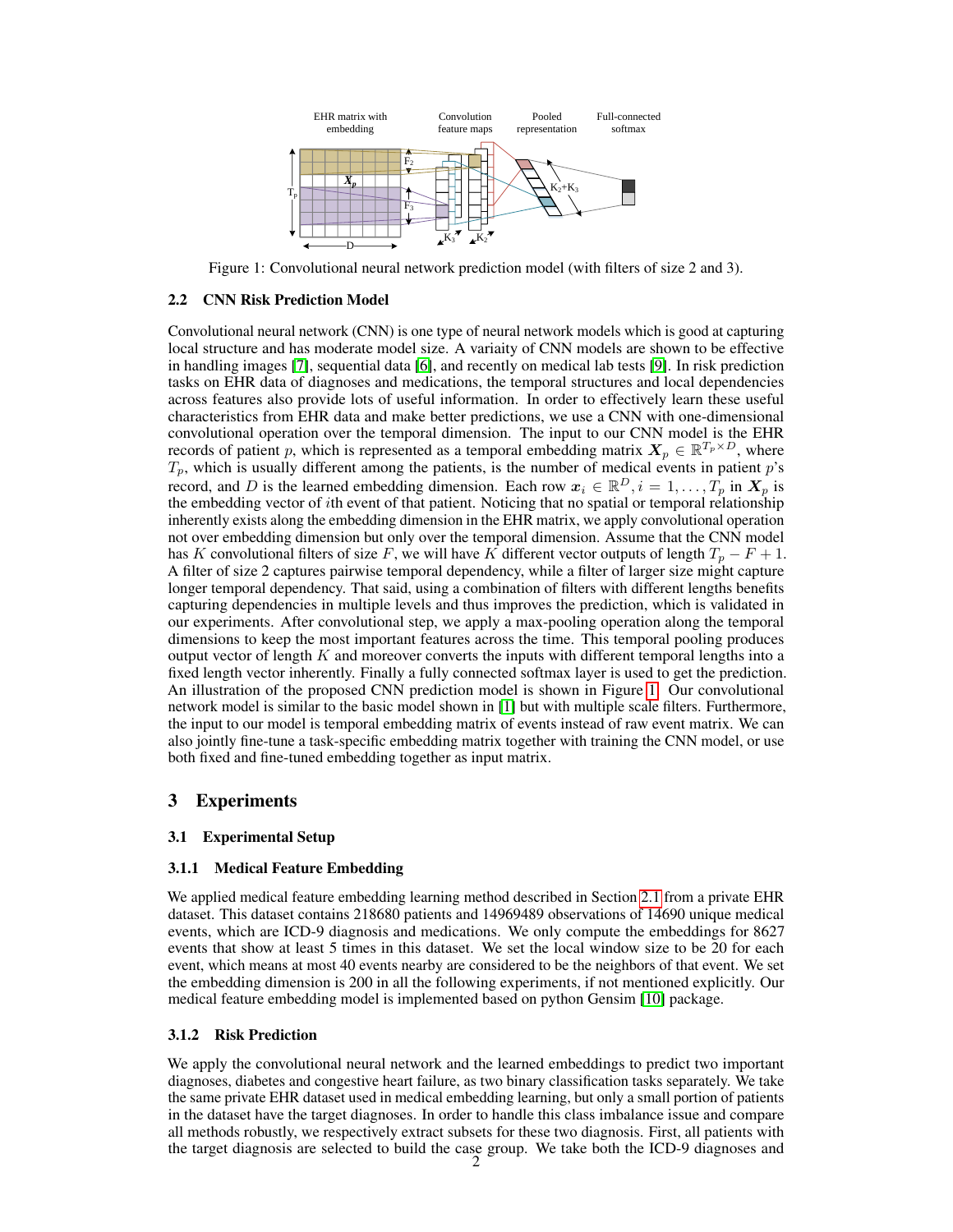| Method     | Input       | <b>Heart Failure</b> |              | <b>Diabetes</b> |              |
|------------|-------------|----------------------|--------------|-----------------|--------------|
|            |             | Accuracy             | <b>AUROC</b> | Accuracy        | <b>AUROC</b> |
| <b>CNN</b> | W2V         | 0.8630               | 0.9329       | 0.9844          | 0.9989       |
| <b>CNN</b> | <b>RAND</b> | 0.8337               | 0.8999       | 0.9815          | 0.9959       |
| <b>CNN</b> | <b>RAW</b>  | 0.8511               | 0.9203       | 0.9748          | 0.9953       |
| LR         | <b>BOFW</b> | 0.8094               | 0.8652       | 0.9066          | 0.9681       |
| <b>SVM</b> | <b>BOFW</b> | 0.7906               | 0.8397       | 0.9044          | 0.9687       |
| RF         | <b>BOFW</b> | 0.8620               | 0.9311       | 0.9029          | 0.9683       |
| LR         | W2v         | 0.8625               | 0.9289       | 0.9266          | 0.9802       |
| <b>SVM</b> | W2V         | 0.8476               | 0.9140       | 0.9148          | 0.9753       |
| RF         | W2v         | 0.8650               | 0.9269       | 0.8955          | 0.9654       |

<span id="page-2-0"></span>Table 1: Prediction performance comparison of convolutional neural network and baselines.

medications as input features for heart failure prediction, but only diagnoses for diabetes since some medications may apparently indicate diabetes. If there are multiple events at the same time, we generate the input sequence by ordering them ascendingly by the event index. As patients usually have medical records in different lengths, it might impact the prediction performance and prevent us from learning robust model and comparing models consistently. We remove all patients with less than 50 medical event records, and keep the first up to 250 events before the time they get their first target diagnosis. For each patient in the case group, two other patients without the target diagnosis but with similar demographic information and EHR record length are selected to form a control group. Similarly we limit the length of each record sequence between 50 and 250. Finally we have 2248 and 4496 patients in case and control group for diabetes, and 3357 and 6714 patients in case and control group for heart failure. We split all the data into training, validation, and test subsets by 7:1:2. The CNN model we used in experiments has one convolutional layer with 100 filters of size 3, 4 and 5, followed by one pooling layer and one fully connected prediction layer. We take tanh function as activation in convolutional and fully connected layer since it performed better in our experiments. We train the network using AdaDelta [\[12\]](#page-4-11) with default settings.

### 3.2 Experimental Results

In our experiments, we take classification accuracy (Accuracy), the area under receiver operating characteristic curve (AUROC), the area under precision-recall curve (AUPRC), and maximum F1 score (Max F1) to compare the performance of all methods in two risk prediction tasks.

### <span id="page-2-1"></span>3.2.1 Risk Prediction Comparison

First we want to show the performance of our proposed predict model. We compare logistic regression (LR), linear support vector machine (SVM) and random forest (RF) as baselines. We apply L2 regularizers in LR and SVM. We use early stopping for RF with at most 50 trees. We evaluate baselines with either raw inputs or learned embeddings. For raw input (BOFW), we take bag of words to keep only the frequencies of all events, thus the input vector is of length 8627. For word2vec embedding input  $(W2V)$ , we take the embeddings of all events in that record. In order to make the patient records in different temporal lengths to be the same length. we take the columnwise aggregation values along the temporal dimension, including summation, maximum, and minimum of all embeddings in the record, which is equivalent to W2V-ALL shown in Section [3.2.2.](#page-3-0) In this way, the input length is related to only the embedding dimension and much smaller than raw input length. For CNN model, besides the learnt medical feature embeddings  $(W2V)$ , we also evaluate the performance with raw feature index as input(RAW), and use random vector to initialize embedding and jointly trained embeddings together with CNN model (RAND). Table [1](#page-2-0) shows the classification accuracy and AUROC on the two prediction tasks. The proposed CNN methods with learned embeddings is among the best methods in heart failure prediction task and significantly outperforms baselines in diabetes prediction task. The performance improvement mainly comes from the learned embeddings for heart failure task, but from CNN model structures for diabetes task. The learned embedding helps LR and SVM a lot, but RF barely benefits from the it, which is probably because RF selects discrete input feature at each tree node.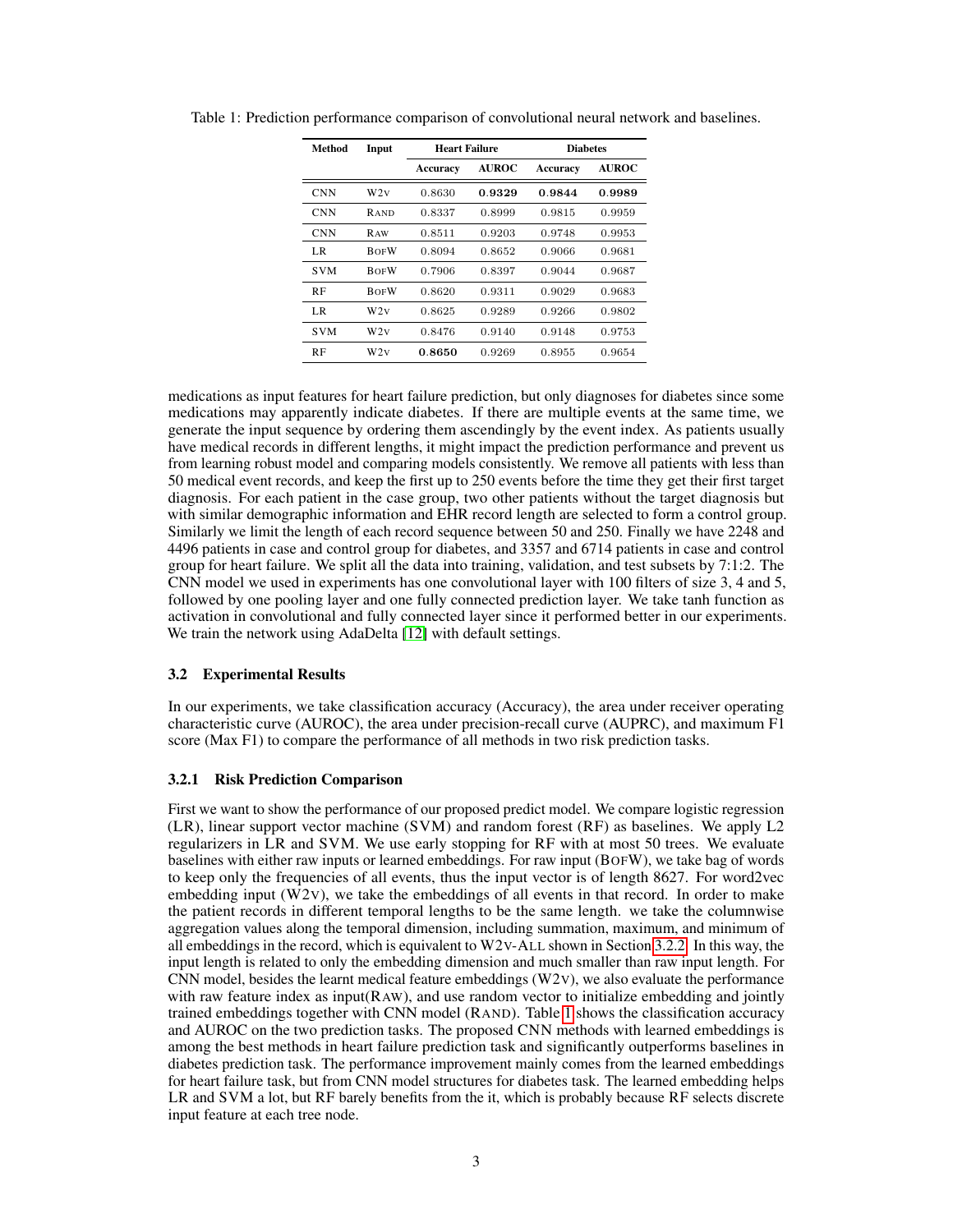|                                  | <b>Heart Failure</b> |              |              |                    | <b>Diabetes</b> |              |        |
|----------------------------------|----------------------|--------------|--------------|--------------------|-----------------|--------------|--------|
|                                  | Accuracy             | <b>AUROC</b> | <b>AUPRC</b> | Max F1<br>Accuracy | <b>AUROC</b>    | <b>AUPRC</b> | Max F1 |
| <b>BOFW</b>                      | 0.8094               | 0.8652       | 0.7590       | 0.7302<br>0.9066   | 0.9681          | 0.9386       | 0.8654 |
| RAND-SUM                         | 0.8005               | 0.8784       | 0.7818       | 0.7382<br>0.8488   | 0.9317          | 0.8869       | 0.8030 |
| W <sub>2</sub> v-A <sub>VE</sub> | 0.8471               | 0.9119       | 0.8133       | 0.7792<br>0.8977   | 0.9583          | 0.8848       | 0.8639 |
| W2v-SUM                          | 0.8407               | 0.9142       | 0.8389       | 0.7797<br>0.9266   | 0.9802          | 0.9638       | 0.8950 |
| $W2v-MAX$                        | 0.8422               | 0.9157       | 0.8267       | 0.7878<br>0.8695   | 0.9431          | 0.8654       | 0.8168 |
| $W2V-ALL$                        | 0.8625               | 0.9289       | 0.8668       | 0.8056<br>0.9162   | 0.9740          | 0.9530       | 0.8763 |

<span id="page-3-1"></span>Table 2: Learned embeddings v.s. raw inputs on logistic regression prediction model.

## <span id="page-3-0"></span>3.2.2 Feature Embedding Evaluation

Next, we compare the learned medical feature embeddings and raw representations by logistic regression prediction models. Comparing with raw feature index BOFW, we take several representations based on learned embeddings: W2V-AVE, W2V-SUM,W2V-MAX takes the average, summation, and maximum values of the columnwise embedding inputs, respectively. The input size is 200 for these three methods. We also take a combination of summation, minimum and maximum values, which is used in Section [3.2.1,](#page-2-1) as W2V-ALL. Additionally, we take the summation of random embeddings (RAND-SUM) as comparison. As shown in Table [2,](#page-3-1) our learned word2vec embeddings outperform the raw input and random embedding, especially for heart failure prediction.

## 3.2.3 Early Prediction

Making better prediction in advance can help doctor make timely decisions and diagnose diseases in their early stage. We also test our model in a simulated early stopping setting. For each patient in the case group, we only take the observations before a period of time from the time that the first target diagnosis is confirmed to the patient. We set the hold-off period to be 90/180 days in our experiments, to predict whether the patient will have the target diagnosis in 90/180 days later. Some of the patients do not have enough records before the first target diagnosis and thus are removed from the dataset. Thus the longer hold-off period we select, the fewer patients will be taken in the case group which makes the problem more difficult. We also remove some patients in control group to make sure the size of control group is always double of that of case group. The number of patients and early prediction performance is shown Table [3.](#page-3-2) As expected, the performance decreases when the duration goes up, but it's still comparable with baselines shown in Table [1.](#page-2-0) For instance, our 180-day early prediction on diabetes achieves Accuracy of 0.9277, which is even higher than the that of best baseline with full observation, which accuracy of 0.9266 from LR+W2V-ALL.

# 4 Discussion

In this work, we proposed a general framework for risk prediction tasks by convolutional neural network and learned medical feature embedding on EHR data. We found that the learned embeddings of are better than raw representations in both baselines and our proposed CNN models. We also evaluated our framework in details and demonstrated its capability to capture complex temporal structures and make reasonable early predictions. In the future we plan to consider temporal gaps of events in embedding and prediction model, and find clinical interpretations of the learned embeddings and filters in the network.

|          |           | <b>Heart Failure</b> |                      | <b>Diabetes</b> |              |  |
|----------|-----------|----------------------|----------------------|-----------------|--------------|--|
|          | # of Case | Accuracy             | AUROC  <br># of Case | Accuracy        | <b>AUROC</b> |  |
| 0 days   | 3357      | 0.8630               | 0.9329<br>2248       | 0.9844          | 0.9989       |  |
| 90 days  | 2573      | 0.8329               | 0.8889<br>1616       | 0.9835          | 0.9988       |  |
| 180 days | 2105      | 0.8274               | 0.8995<br>1221       | 0.9277          | 0.9716       |  |

<span id="page-3-2"></span>Table 3: Early prediction results for CNN prediction model.